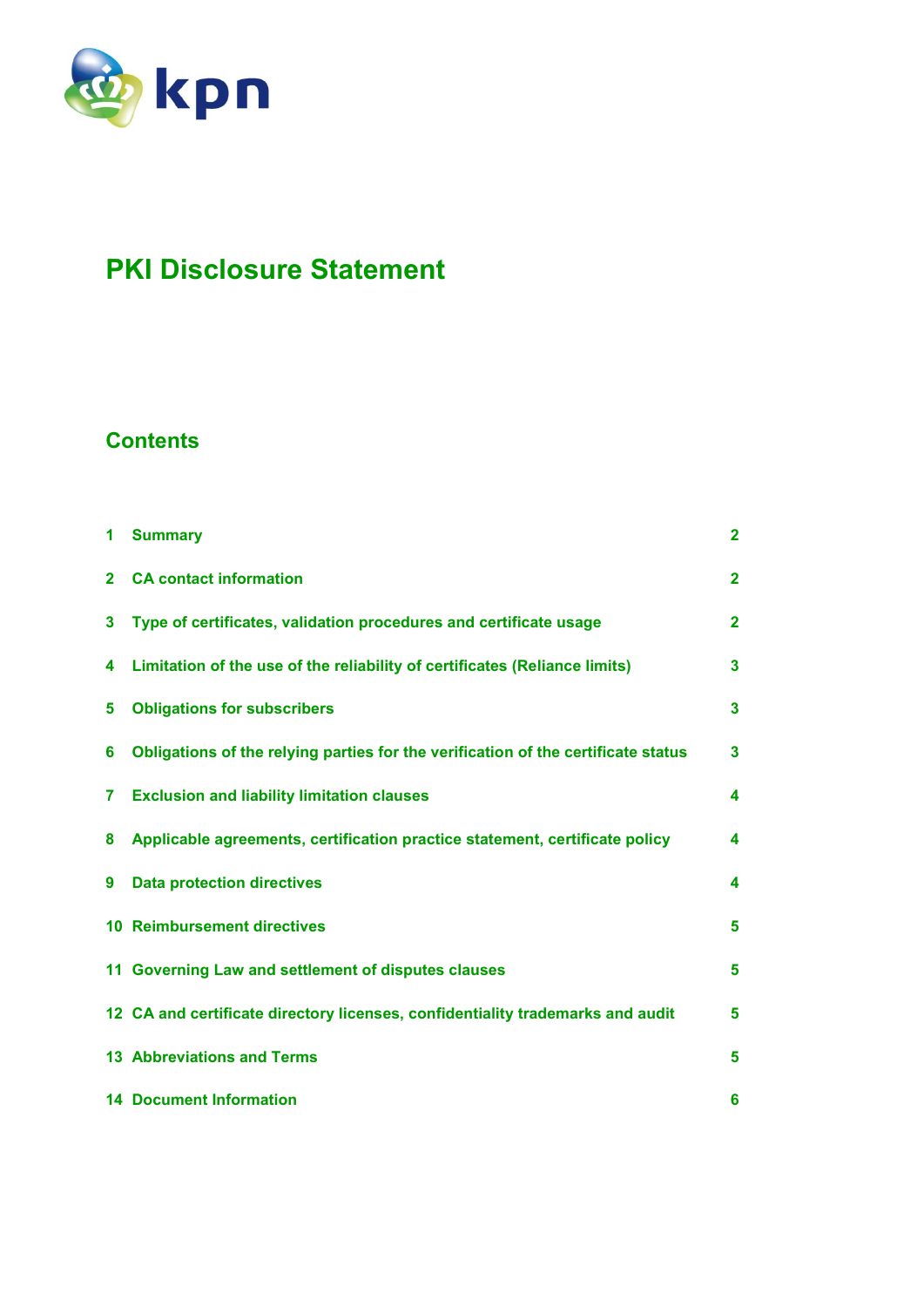

# <span id="page-1-0"></span>**1 Summary**

`

The purpose of this PKI Disclosure Statement is to summarize and present the key points of the KPN PKI overheid Certificate Practice Statements and specific conditions in a more readable and understandable format for the benefit of Subscribers and Relying Parties.

This PKI Disclosure Statement does not substitute or replace the KPN Certification Practice Statements under which digital certificates are issued.

Reader must read the KPN CPS:

- KPN PKIoverheid Certification Practice Statement published at [\(https://certificaat.kpn.com/downloads](https://certificaat.kpn.com/downloads) ) before applying for or relying on a certificate issued by KPN.

# <span id="page-1-1"></span>**2 CA contact information**

Queries regarding this PKI Disclosure Statement shall be directed at:

KPN Attn.: KPN Security Services, Policy Management Authority Postbus 9105 7300 HN Apeldoorn. E-mail: [pkisupport@kpn.com.](mailto:pkisupport@kpn.com)

For general information please visit our website:<https://certificaat.kpn.com/>

To revoke a certificate, follow the procedures on the self-service portal: <https://certificaat.kpn.com/pkioverheidcertificaten/intrekken/>

#### <span id="page-1-2"></span>**3 Type of certificates, validation procedures and certificate usage**

KPN issues 5 types of certificates under the Public Root of PKI Overheid:

- 1. Persoonlijke certificaten (Personal certificates)
- 2. Beroepsgebonden certificaten (Profession bound certificates)
- 3. Groeps certificaten (Group certificates)
- 4. Server certificaten (Server certificates)
- 5. Extended validation server certificaten (EV Server certificates)

And 1 type of certificate under the Private Root of PKI Overheid:

1. Private Services Server certificates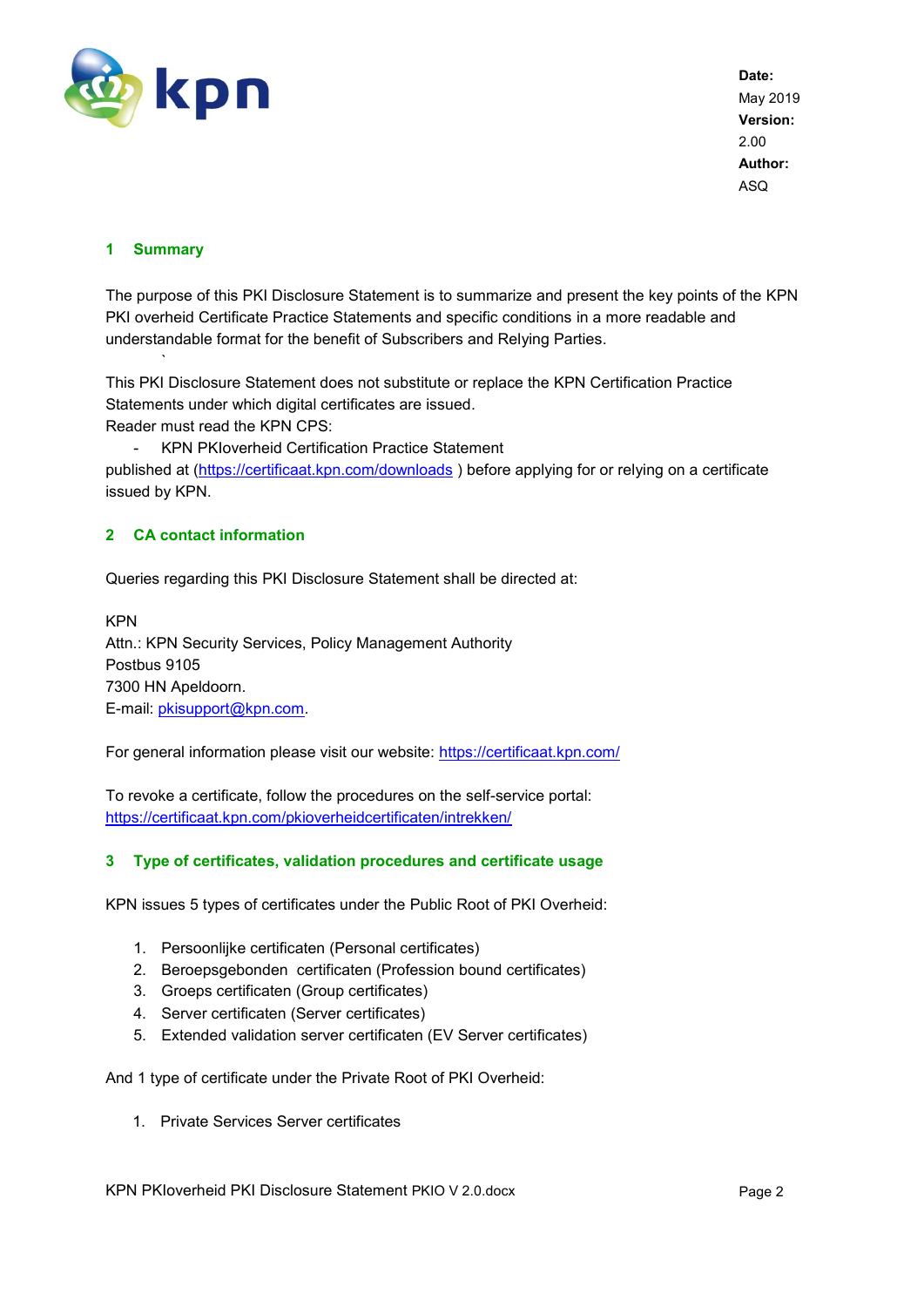

The "Staat der Nederlanden"( State of the Netherlands) Private Root CA - G1 is NOT publicly trusted by browsers and other applications.

The full description of the types of certificates supported by KPN and their respective validation procedures are covered in the KPN CPS document. <https://certificaat.kpn.com/downloads>

# <span id="page-2-0"></span>4 **Limitation of the use of the reliability of certificates (Reliance limits)**

KPN does not impose reliance limits for Certificates issued under this policy. Reliance limits may be imposed by other policies, Dutch applicable law or by Relying Party Agreement. See Section 7 below for limitation of liability.

# <span id="page-2-1"></span>**5 Obligations for subscribers**

- Submit accurate and complete information to the CA during subject registration in accordance with the requirements of the CP.
- Exercise reasonable care to avoid unauthorized use of the Subject's Private Key
- If any of the following occurs up to the end of the validity period indicated in the Certificate the subscriber must immediately revoke the certificate:
	- o The Subject's Private Key has been potentially or actually lost, stolen or compromised.
	- $\circ$  control over the Subiect's Private Key has been lost due to potential or actual compromise of activation data (eg PIN code) or other reasons.
	- o inaccuracy or changes to the Certificate content, as notified to the Subscriber.

This can be achieved by following the procedures on the KPN self-service portal: <https://certificaat.kpn.com/pkioverheidcertificaten/intrekken>

- Ensure that if the Subscriber or Subject generates the Subject's Key Pair, only the Subject holds the Private Key.
- Generate the Key Pair in a safe environment.

#### <span id="page-2-2"></span>**6 Obligations of the relying parties for the verification of the certificate status**

- Independently assess the appropriateness of the use of a Certificate for any given purpose and determine that the Certificate will, in fact, be used for an appropriate purpose.
- Utilize the appropriate software and/or hardware to perform digital signature verification or other cryptographic operations, as a condition of relying on a Certificate in connection with each such operation. Such operations include identifying a Certificate Chain and verifying the digital signatures on all Certificates in the Certificate Chain. Relying parties will not rely on a Certificate unless these verification procedures are successful;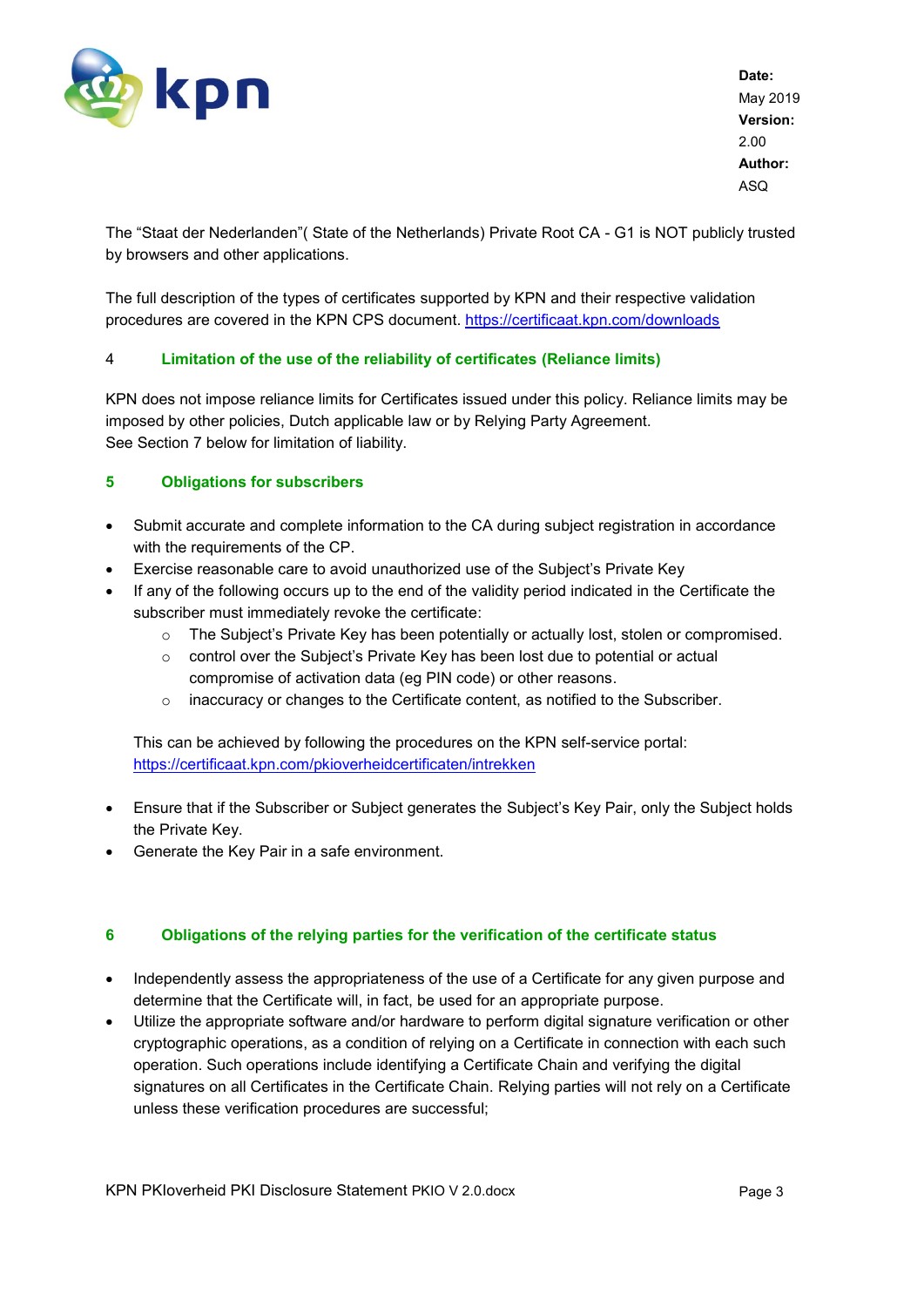

.

**Date:** May 2019 **Version:** 2.00 **Author:** ASQ

- Check the status of the Certificate on which the relying parties wishes to rely, as well as all the Certificates in its Certificate Chain. If any of the Certificates in the Certificate Chain have been revoked, relying parties will not rely on the end-user Subscriber Certificate or other revoked Certificate in the Certificate Chain;
- In the case of a "beroepsgebonden certificaat" (profession bound certificate) with the profession "gerechtsdeurwaarder" (Bailiff), it is the responsibility of the relying party to check whether this bailiff was registered as a bailiff in the register: [http://www.registergerechtsdeurwaarders.nl](http://www.registergerechtsdeurwaarders.nl/) at the time of usage of the certificate.
- Rely on the Certificate, if all of the checks described in the previous paragraphs are successful, provided that reliance upon the Certificate is reasonable under the circumstances. If the circumstances indicate a need for additional assurances, it is the responsibility of the relying parties to obtain such assurances for such reliance to be deemed reasonable;

# <span id="page-3-0"></span>**7 Exclusion and liability limitation clauses**

KPN accepts liability for PKIoverheid Certificaten insofar as stated in the "Bijzondere Voorwaarden PKIoverheid certificaten"(special conditions PKIoverheid certificates) in <https://certificaat.kpn.com/downloads>

#### <span id="page-3-1"></span>**8 Applicable agreements, certification practice statement, certificate policy**

See for applicable agreements:<https://www.kpn.com/algemeen/alle-voorwaarden.htm> then select 'categorie Zakelijk', 'product ICT' and finally the document 'Algemene Leveringsvoorwaarden'.

The Subscriber Agreement is submitted with the Subscriber's Request Form to KPN in order to obtain a valid certificate.

This PKI Disclosure Statement serves as a summary for the certification practice statement (CPS) and refers to other operational documentation for more details concerning request and validation procedures.

#### <span id="page-3-2"></span>**9 Data protection directives**

- KPN is careful with your data. You can rest assured that your details are safe with KPN and that we comply with the law.
- We do not look at the content of communications. We do not monitor calls, do not look at the content of your text messages, e-mails or chats, and do not keep track of which sites you visit.
- We do not sell your information to third parties.

KPN PKIoverheid PKI Disclosure Statement PKIO V 2.0.docx Page 4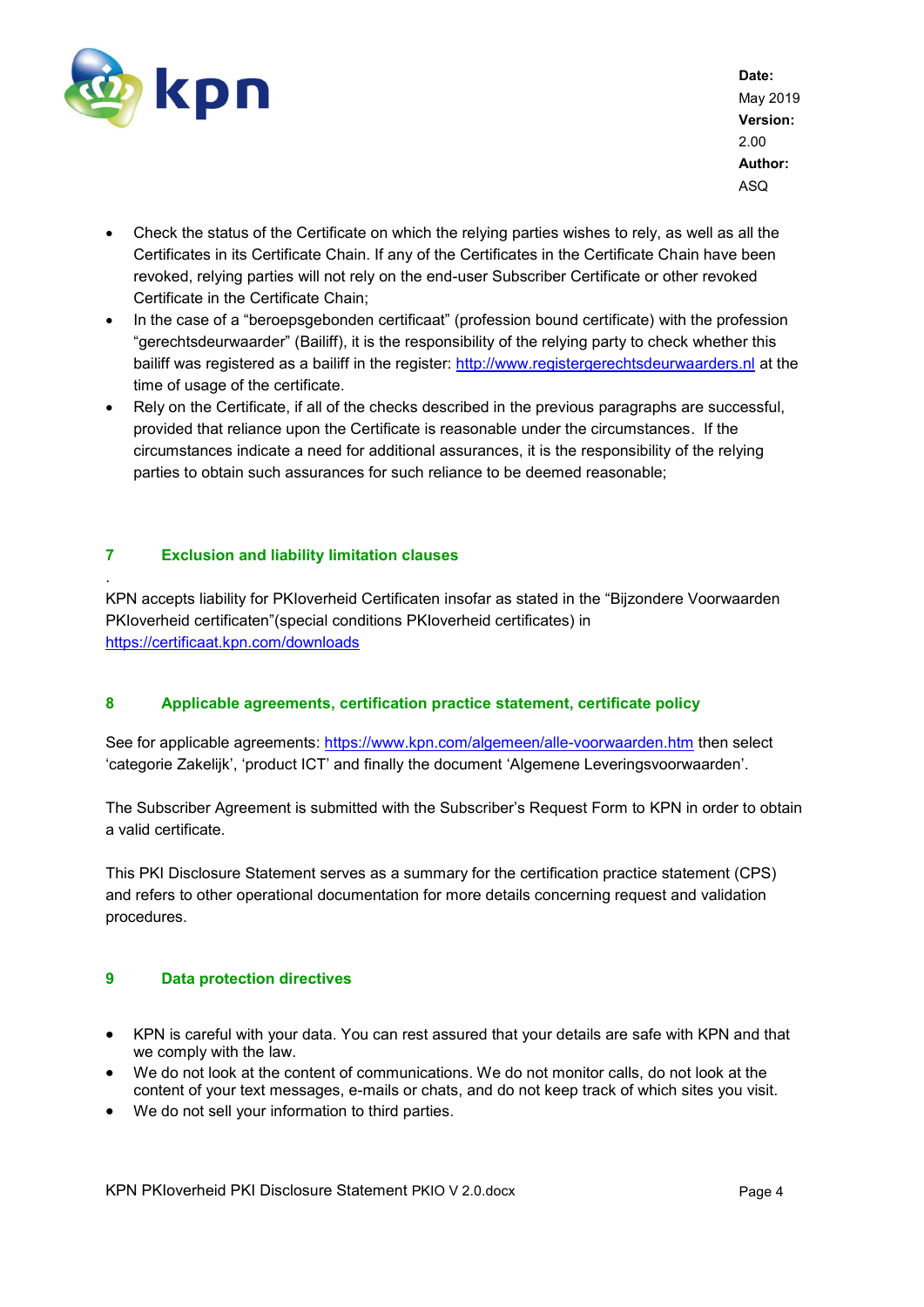

KPN has formulated a privacy statement for all her services including her certificate services. In this statement is written down in which way KPN handles personal data. The privacy statement is made available on <https://certificaat.kpn.com/support/downloads/repository/>

# <span id="page-4-0"></span>**10 Reimbursement directives**

Not applicable.

#### <span id="page-4-1"></span>**11 Governing Law and settlement of disputes clauses**

All services concerning the KPN PKIoverheid certificates are governed exclusively by Dutch law.

# <span id="page-4-2"></span>**12 CA and certificate directory licenses, confidentiality trademarks and audit**

KPN is subject to a yearly compliance audit by a accredited auditor against the requirements of:

- European Union's (EU) eIDAS regulation;
- The program of requirements PKI Overheid;
- ETSI EN 319-411-1 and ETSI EN 319-411-2;

Proof of successful certification can be found by viewing the BSI certificates of compliance on our website: <https://certificaat.kpn.com/downloads>

#### <span id="page-4-3"></span>**13 Abbreviations and Terms**

| Abbreviation | Description                                                                           |  |  |  |
|--------------|---------------------------------------------------------------------------------------|--|--|--|
| /Term        |                                                                                       |  |  |  |
| CA           | <b>Certification Authority</b>                                                        |  |  |  |
| Certificate  | An electronic document that uses a digital signature to bind a public key and an      |  |  |  |
|              | identity.                                                                             |  |  |  |
| <b>CP</b>    | Certificate Policy                                                                    |  |  |  |
| <b>CPS</b>   | <b>Certification Practice Statement</b>                                               |  |  |  |
| <b>CRL</b>   | <b>Certificate Revocation List</b>                                                    |  |  |  |
| PKI          | Public Key Infrastructure. A public key infrastructure (PKI) is a set of hardware,    |  |  |  |
|              | software, people, policies, and procedures needed to create, manage, distribute,      |  |  |  |
|              | use, store, and revoke digital certificates. In cryptography, a PKI is an arrangement |  |  |  |
|              | that binds public keys with respective user identities by means of a certificate      |  |  |  |
|              | authority (CA).                                                                       |  |  |  |
| Specific     | An amendment to KPN's general conditions specific to the use of KPN's                 |  |  |  |
| Conditions   | PKIoverheid certificates. In Dutch : Bijzondere Voorwaarden PKIoverheid               |  |  |  |
| PKloverheid  | certificaten                                                                          |  |  |  |
| certificates |                                                                                       |  |  |  |